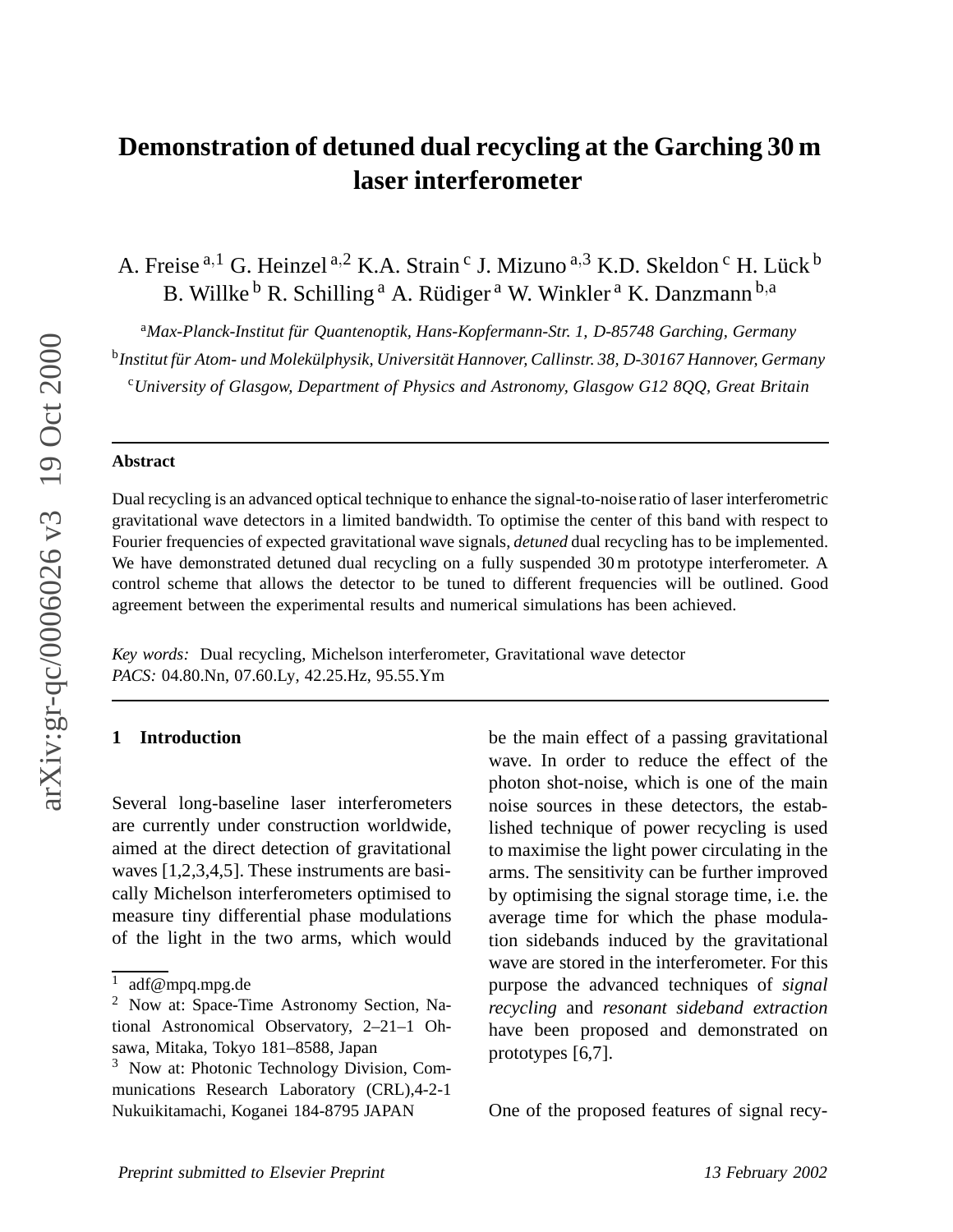cling is the possibility to *detune* the detector in a way that allows the frequency of the sensitivity maximum to be set to an arbitrary non-zero value. This is useful in order to optimise the sensitivity for the detection of signals at a predetermined frequency. To use a technique like detuned signal recycling in a gravitational wave detector a control scheme has to be developed. A method is required (combining optical and electronical techniques) to produce error signals for the microscopic position (within a small fraction of a wavelength) of each mirror, which can be used in feedback loops to set and maintain the desired operating point of the interferometer. For best versatility the control scheme should include the *broadband* state (see below) as well as the full intended detuning range. It should provide an easy way to change the detuning, so that an electronic servo can be used to adjust the amount of detuning (and hence the frequency of the sensitivity maximum) during operation of the detector. This paper describes a control scheme that offers these advantages for the *dual recycling* system which will be used in GEO 600. For a more general description of the 30 m prototype with dual recycling see [6] and [8].



# **2 Recycling techniques**

The Michelson interferometer (consisting of BS, M<sup>1</sup> and M2) is operated at the *dark fringe* in which case the light of the carrier frequency is reflected back towards the West (we labelled the different ports of the Michelson interferometer North, South, East, and West, see Fig. 1) and ideally never reaches the South port. A passing gravitational wave (or a differential motion of the end mirrors  $M_1$  and  $M_2$ ) will modulate the phase of the light in the interferometer arms and thus create 'signal sidebands', which are not directed to the West but to the South port. The signal can then be detected in the light intensity in the South port. This is the main interferometer output signal.

Both signal recycling and resonant sideband extraction employ an additional mirror  $M_{SR}$ at this Michelson interferometer output port (see Fig. 1). For the signal sidebands a cavity (the *signal recycling cavity*) is formed by  $M_{SR}$ and the Michelson interferometer. Note that in the dark fringe condition the Michelson interferometer behaves like a mirror if seen from both the West and South ports. In the nominal operating point the bandwidth of the interferometer with signal recycling is determined by the reflectivity of  $M_{SR}$ , when all losses inside the interferometer are smaller than the transmission of  $M_{SR}$ . There are three possible modes of operation of the signal recycling cavity, which are distinguished by the microscopic position of  $M_{SR}$ . We describe that position by the 'detuning' ξ $_{SR}$ , defined by

$$
\xi_{\rm SR} = 2\pi \frac{L_{\rm SR}}{\lambda_0} \mod \pi \tag{1}
$$

Fig. 1. The optical layout of the dual recycled interferometer.

where  $L_{SR}$  is the average distance between  $M_{SR}$  and the two end mirrors  $M_1$ ,  $M_2$  (see Eq. 3 and Fig. 3) and  $λ_0$  refers to the carrier wavelength. The three modes of operation are: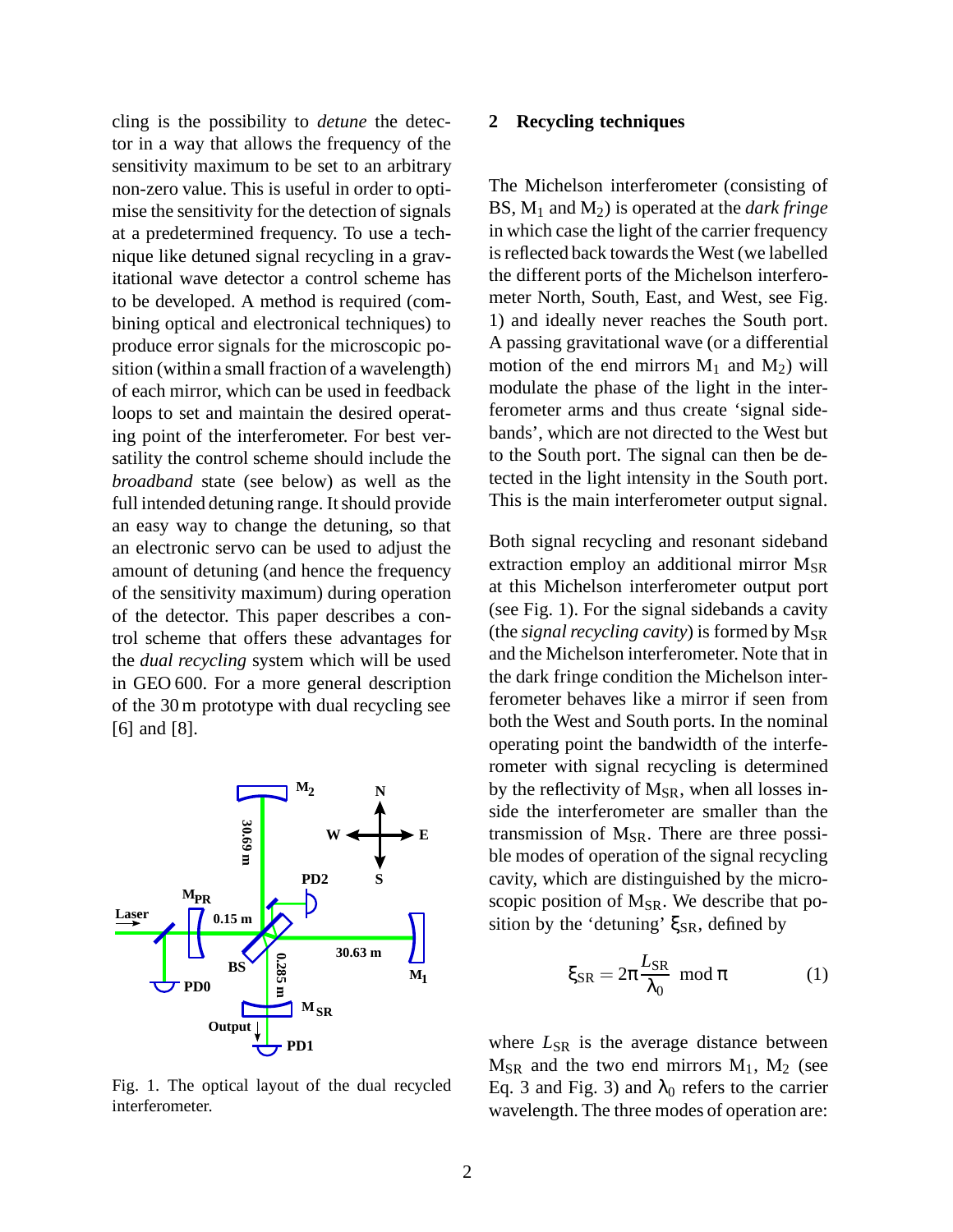- $(1)$  In *broadband signal recycling*,  $M_{SR}$  *is* tuned such that the carrier frequency is resonant in the signal recycling cavity  $(\xi_{SR} = 0)$ . The sensitivity is enhanced for low Fourier frequencies, at the expense of reducing the bandwidth to the range from DC to  $B_{SR}/2$ , where  $B_{SR}$  is the FWHM bandwidth of the signal recycling cavity.
- (2) In *resonant sideband extraction*, the signal recycling cavity is tuned to *antiresonance* for the carrier frequency  $(\xi_{SR} = \pi/2)$ , which results in a wider bandwidth than that of the instrument without  $M_{SR}$ . This scheme is useful only for detectors with Fabry-Perot cavities in the arms and when the arm cavity bandwidth is made as narrow as technically possible in order to maximise the energy stored in the arms.
- (3) Both signal recycling and resonant sideband extraction have, apart from their standard mode of operation described above, a so-called *detuned* mode that has a sensitivity maximum at a selectable *non-zero* Fourier frequency. Those modes are characterised by  $0 < \xi_{SR} < \pi/2$ . The width of the sensitivity peak is given by  $B_{SR}$ . Detuned recycling thus creates the possibility of tuning the detector to the exact frequency of an expected periodic signal or even of tracking a changing periodic signal (chirp). Figure 2 shows several computed transfer functions (gravitational wave signal  $\rightarrow$  detector output) for detuned and broadband dual recycling.

Signal recycling in combination with power recycling was proposed by Meers [9] and is called *dual recycling*. The first experimental demonstration was performed on a table-top setup by Strain et al. [10]. Further table-top experiments have investigated various control schemes [11,12]. Dual recycling will be used



Fig. 2. Simulation of the 30m prototype interferometer response tuned to different frequencies. The parameter that is changed to tune (or detune) the interferometer is the so-called 'detuning'  $\xi_{SR}$ , i.e. the microscopic position of the signal recycling mirror (Eq. 1).

from the beginning in the British-German project GEO 600 whilst also being considered for implementation in the further stages of various other gravitational wave detectors. Recently the first experimental demonstration of dual recycling on a fully suspended interferometer at the 30 m prototype in Garching has been reported [6]. Subsequently, we have operated the 30 m prototype in a *detuned dual recycling* mode. That will be the subject of this paper, and special emphasis will be given to the control scheme, which can be extended for use in the gravitational wave detectors currently being built.

Although some features of the dual recycled interferometer can be predicted by simple models, the general properties of such a system are very complex. Therefore a computer model has been developed [14,15] which allows the computation of transfer functions and error signals of a complex optical system like a dual recycled interferometer. The interferometer is simulated by solving a set of time independent linear equations that represents the quasistatic light fields inside the interferometer in the ray optics formalism.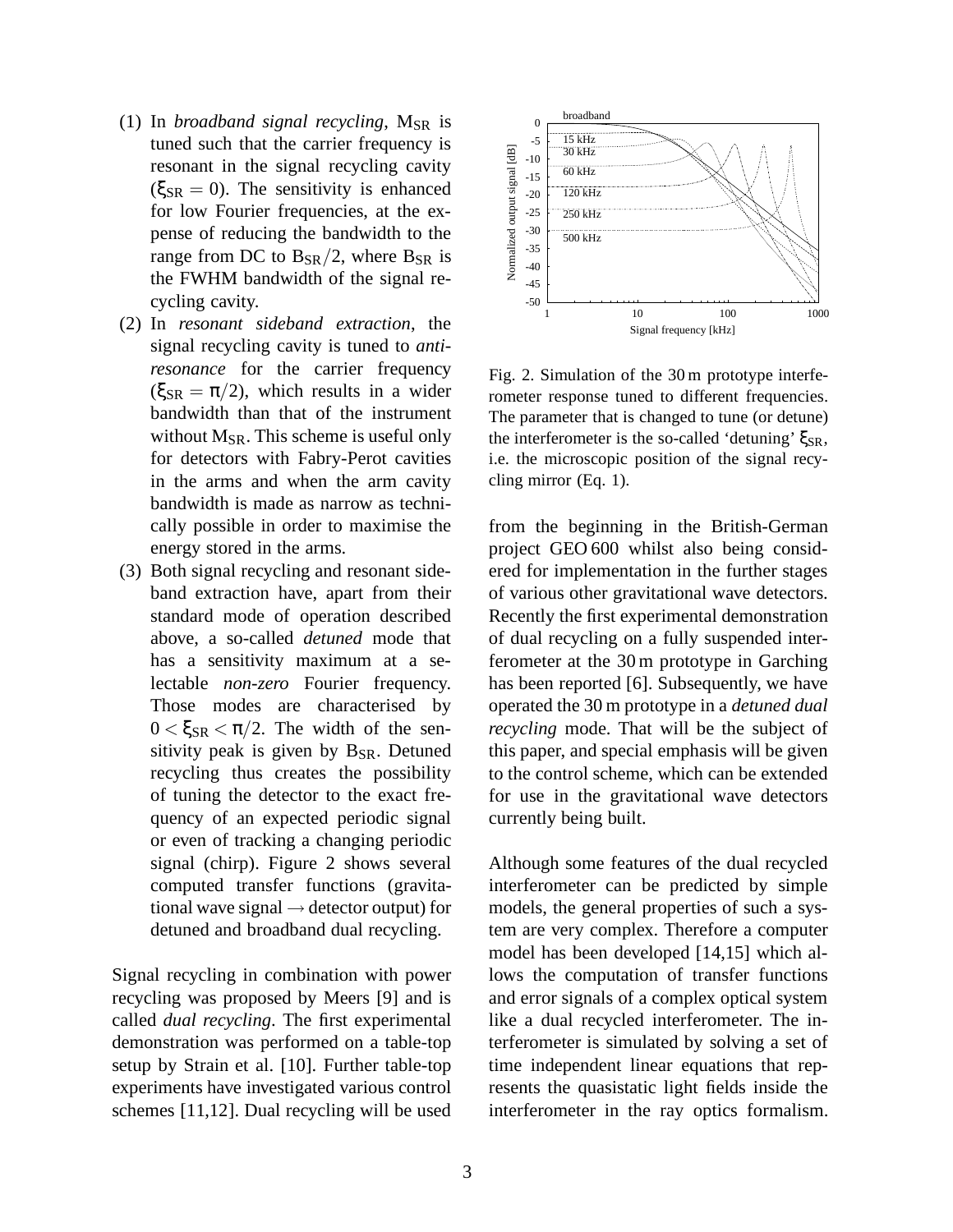The simulation has been used to model error signals and transfer functions and is also used to choose suitable operating points of a dual recycled interferometer.

#### **3 Control signals**

The dual recycled interferometer consists of 4 mirrors and the beam splitter. The three degrees of freedom that have to be controlled by electronic control systems to keep the interferometer at its operating point are (see Fig. 3):

(1) the length of the power recycling cavity

$$
L_{\rm PR} = l_{\rm PR} + (L_1 + L_2)/2 \tag{2}
$$

(2) the length of the signal recycling cavity

$$
L_{\rm SR} = l_{\rm SR} + (L_1 + L_2)/2\tag{3}
$$

(3) the differential arm length of the Michelson interferometer

$$
L_{\rm MI} = L_1 - L_2 \tag{4}
$$

The length of the power recycling cavity can be controlled using a standard Pound-Drever-Hall method [16]. The control of the Michelson interferometer and the signal recycling cavity length is more complicated and depends on whether the system should be set to the *detuned* mode or the *broadband* mode. The control scheme described here makes use of a modulation technique that was originally proposed by Schnupp [13]: an RF phase modulation is applied to the light before it enters the interferometer, and a macroscopic arm length difference causes some fraction of the modulation sidebands to appear at the dark fringe (South) port where they act as local oscillator for the detection of the gravitational wave signal. To distinguish these RF phase modulation sidebands used for controlling the interferometer from the sidebands induced by a gravitational wave, the former will be called *Schnupp sidebands* in the following.



Fig. 3. The error signals for the three control loops are generated by RF modulation techniques: two RF phase modulations are applied to the light before it enters the interferometer, and the photo currents detected at different positions of the interferometer are demodulated with one of the RF frequencies respectively. The error signal for the length of the power recycling cavity is detected in front of the interferometer (PD0) using the frequency *f*<sub>PDH</sub>. The signal for the differential motion of the end mirrors  $L_{\text{MI}}$  is detected in the main output of the interferometer (PD1) using the frequency *f*<sub>mod</sub>. Again *f*<sub>mod</sub> is used to generate the error signal for the signal recycling cavity length detected on PD2.

The state of the Michelson interferometer can be expressed by the differential microscopic detuning  $\xi_{\text{MI}}$  of the arm length difference, defined by:

$$
\xi_{\rm MI} = 2\pi \frac{L_{\rm MI}}{\lambda_0} \mod \pi \tag{5}
$$

In our case  $\xi_{\text{MI}} = 0$  corresponds to the dark fringe condition, the nominal operating point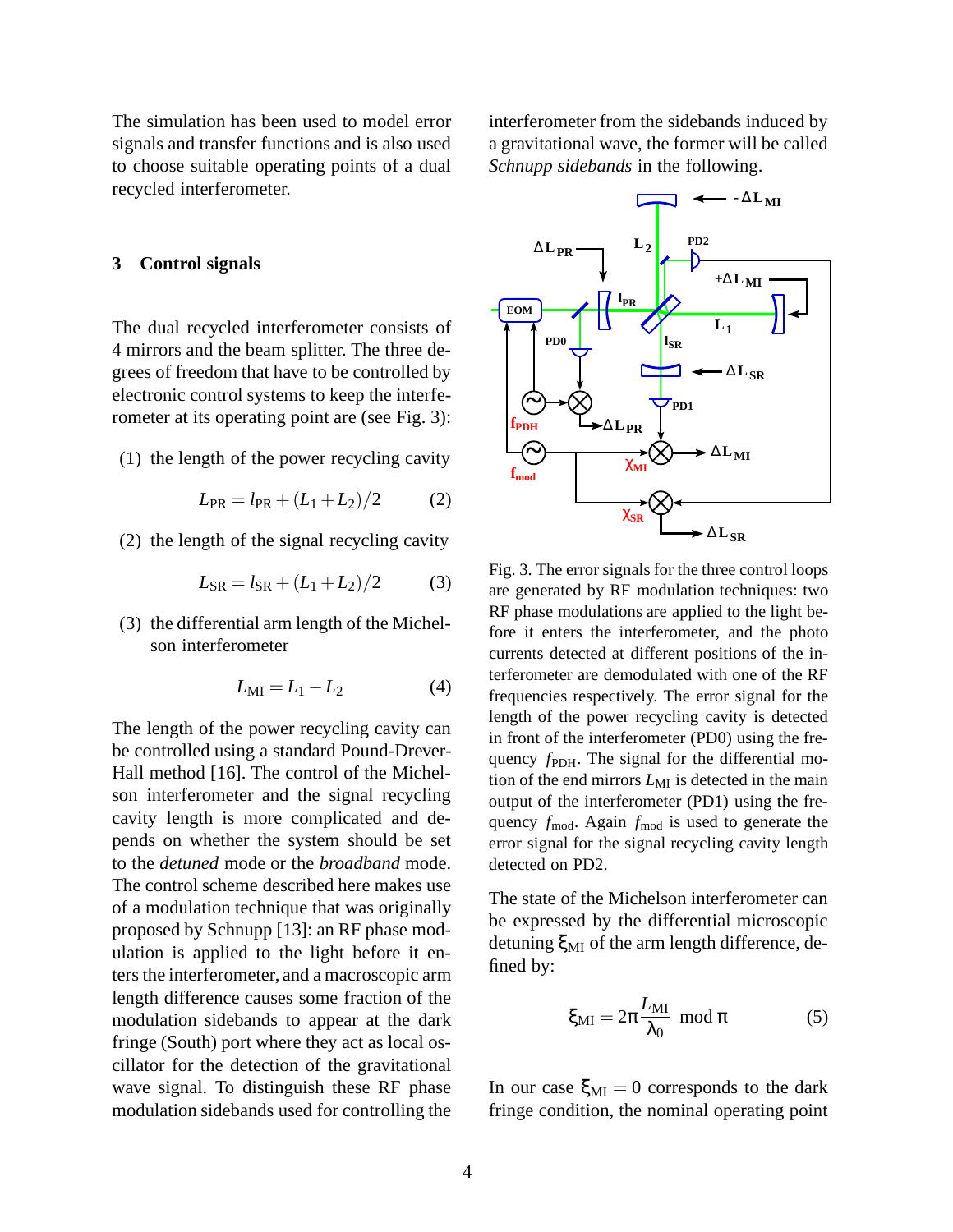of all experiments discussed here. Similarly,  $\xi_{SR} = 0$  refers to the state of the signal recycling cavity when the carrier light is on resonance in this cavity (*broadband signal recycling mode*).

**Broadband recycling** control signals can be understood with an intuitive model in which the interferometer contains two coupled cavities (the signal recycling and power recycling cavity) resonant for the carrier frequency. In the dark fringe condition, ideally the carrier light only is present in the power recycling cavity and never reaches the signal recycling mirror, whereas the signal sidebands are circulating only in the signal recycling cavity. With broadband recycling the resonance of the signal recycling cavity is centered on the carrier frequency, and for signal frequencies within the SR cavity bandwidth both signal sidebands are resonantly enhanced.

Simulations show that suitable error signals for the length control system of the Michelson interferometer and the signal recycling cavity can be obtained from the light in the South port and light split off from one of the interferometer arms respectively (e.g. using the demodulated photocurrent of PD1 and PD2 in Fig. 3). If the Michelson fluctuates around its operating point  $\xi_{MI} = 0$ , some carrier light leaves the interferometer at the South port. Beating this light with the Schnupp modulation sidebands thus generates an errorsignal at PD1 after demodulation. Similarly, sidebands induced by a gravitational wave are directed to the South port and generate a detectable signal. The South port is then the main output of the interferometer, and PD1 provides the gravitational wave signal as well as the error signal for the Michelson control.

When the tuning of the signal recycling mirror changes, the Schnupp modulation sidebands experience a phase shift, which can only

be detected by beating with the carrier light which is not present in the South port but in the rest of the interferometer. This beat signal supplies an error signal that can be detected either in the West, East, or North port (it was detected by PD2 in our experiment).



Fig. 4. Resonance conditions in the signal recycling cavity for the broadband mode (upper trace) and the detuned case (lower trace). M indicates the Schnupp modulation sidebands, S the gravitational wave sidebands and C the carrier.

The macroscopic arm length difference of the Michelson interferometer determines the amplitude of the Schnupp sidebands transferred from the power recycling cavity into the signal recycling cavity. Ideally the shot noise limited sensitivity of the Michelson interferometer to gravitational wave signals is independent of the amplitude of the Schnupp sidebands reaching the South port. In real systems it is necessary that the modulation sidebands dominate the light in the interferometer output, i.e. the light power of the sidebands must be larger than the light power of higher transverse modes leaving the interferometer due to imperfections of the beam splitter and mirrors.

**Detuned recycling** demands a different resonance condition in the signal recycling cavity. Often only one signal sideband is resonantly enhanced, whereas the gain for the other sideband can be very low. Hence for greater detunings one signal sideband can be neglected, and the maximum sensitivity of the detuned interferometer is half the sensitivity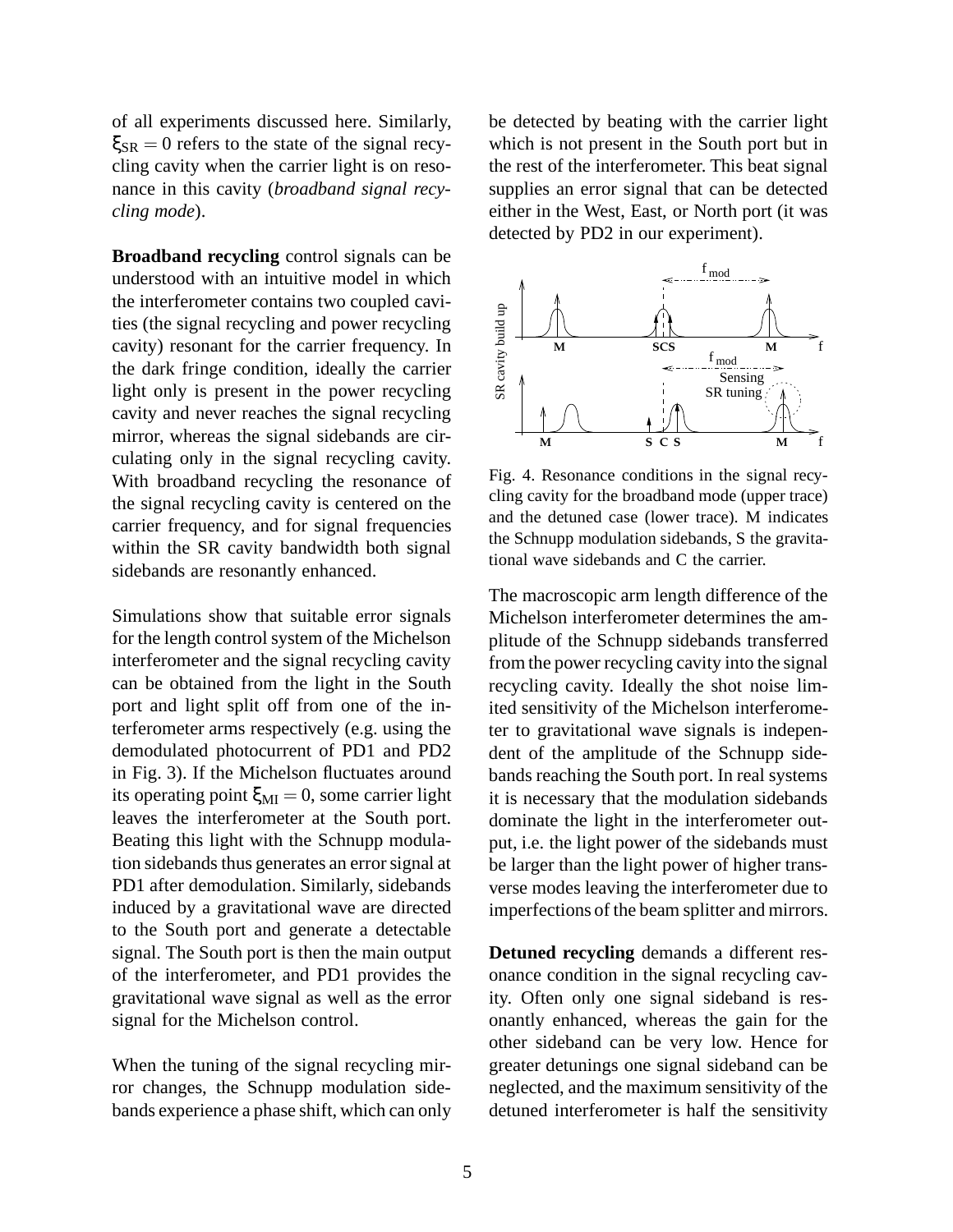of the interferometer in the broadband case at DC (assuming the same reflectivity for  $M_{SR}$ ). Since the resonance frequency of the signal recycling cavity now differs from that of the power recycling cavity, the Schnupp modulation sideband throughput is more complex; thus the simple two-cavity model is no longer valid. Therefore the computer model was used to find control signals for the operating point  $\xi_{\text{MI}} = 0$  of the Michelson and the new operating point  $\xi_{SR} \neq 0$  for the signal recycling mirror, preferably by using only one Schnupp modulation frequency.



Fig. 5. Simulated error signals for the signal recycling cavity and the Michelson interferometer as a function of the signal recycling cavity length and the differential Michelson interferometer arm length. The conditions are those of the experiment shown in Figure 7.

The basic idea is to use the same photo detectors (i.e. PD1 and PD2) but to shift the Schnupp modulation frequency by an off-

set of approximately  $f_{\text{det}}$  (the frequency of the sensitivity maximum) compared with the broadband case (see Fig. 4). For example, if the Schnupp modulation frequency in the broadband case was  $f_{\text{mod}} = 9.69 \text{ MHz}$ , the new Schnupp modulation frequency for an expected signal frequency of 100 kHz would be  $f_{\text{mod}} = 9.69 \text{ MHz} + 100 \text{ kHz} = 9.79 \text{ MHz}.$ (With the free spectral range of the signal recycling cavity of 4.85MHz the detuning to 100kHz corresponds to an operating point of  $\xi_{\text{SR}} = 0.065$ . Figure 5 shows the computed error signals for such a setup. This modulation frequency gives the steepest slope and widest locking range for the signal recycling control but results in a narrow locking range for the Michelson. Reducing the frequency shift  $f_{\text{det}}$ improves the Michelson locking range with a slightly lower discriminator slope for the signal recycling mirror.



Fig. 6. Simulated signal recycling error signals for different demodulation phases.

One feature of the discussed control scheme is that the operating point of the signal recycling cavity is determined by both the Schnupp modulation frequency *and* the demodulation phase  $\chi_{SR}$  that is used to generate the signal recycling error signal. Figure 6 shows the dependence of the signal recycling error signal on  $\chi_{SR}$ . By varying  $\chi_{SR}$  by  $\pm 0.5$  rad the zero crossings move between 0.0594 rad and 0.0722 rad, which corresponds to sensitivity peaks between 92 kHz and 111 kHz. Thus the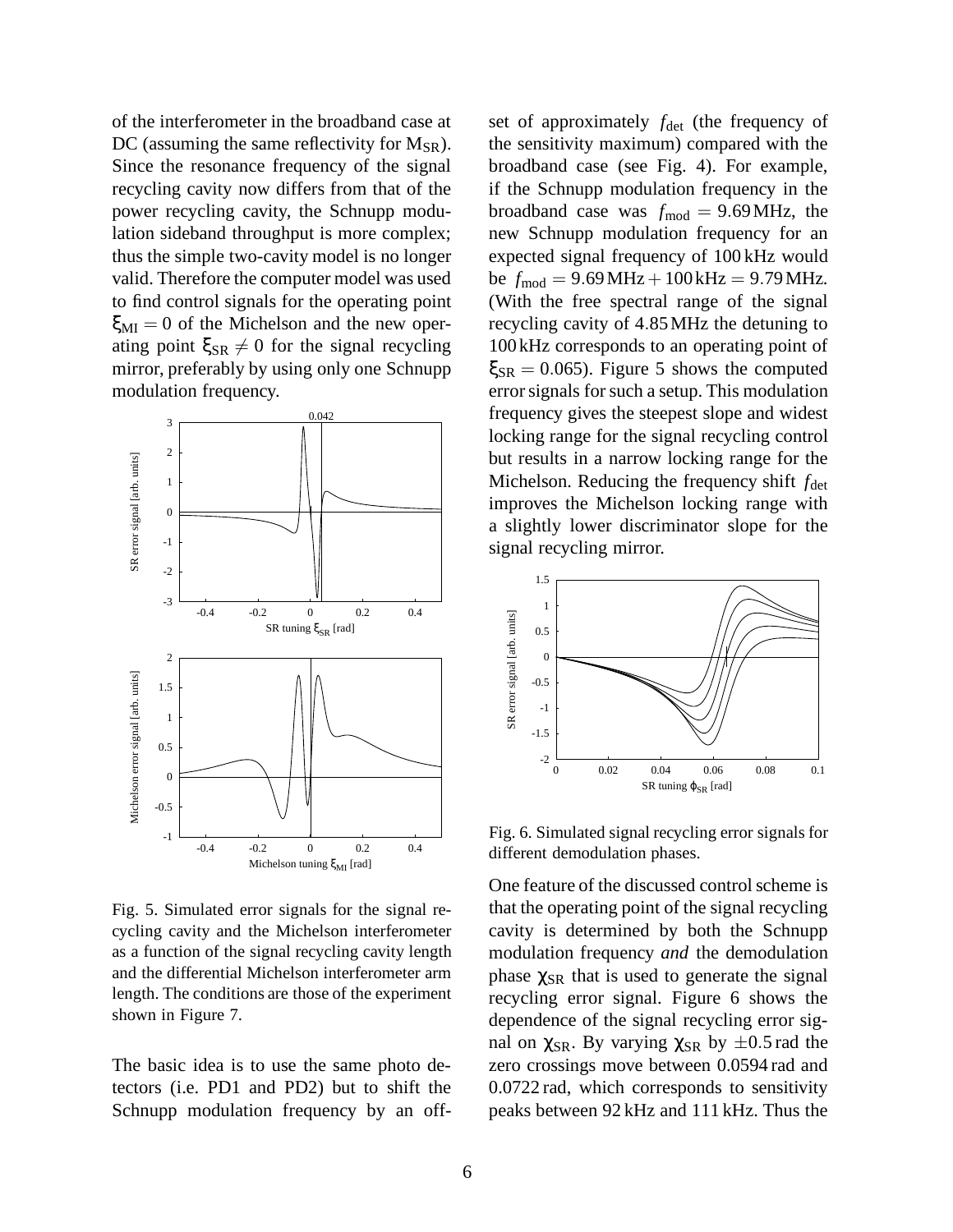rough tuning is determined by the shift of the modulation frequency, while fine tuning is possible by changing the demodulation phase  $\chi_{SR}$ . Furthermore, the operating point of the interferometer can be continously shifted from broadband mode to any desired detuning by simultaneous adjustments of  $f_{mod}$ , χ<sub>SR</sub> and χMI. This feature was used in our experiment.

# **4 Experimental demonstration of detuned dual recycling**

In our experiment, the control signal needed to keep the power recycling cavity resonant to the laser frequency was obtained independently with the standard Pound-Drever-Hall method [16]. An additional reference cavity was used for pre-stabilising the laser frequency (see [8] for a detailed description of the experiment). To keep the setup as simple as possible it is desirable to use only one Schnupp modulation frequency to generate both remaining longitudinal control signals for the Michelson interferometer and the signal recycling mirror. By demodulating the photocurrent of the South port photodetector PD1 with the Schnupp modulation frequency an output signal for controlling the Michelson interferometer is obtained (see Fig. 3).

Using the same Schnupp frequency but the photocurrent from PD2, which detects a weak beam picked off from one interferometer arm, a control signal for the signal recycling mirror is obtained. The mixers used for demodulation are driven by a local oscillator at the Schnupp modulation frequency with the phases  $\chi_{\text{MI}}$  and  $\chi_{\text{SR}}$ . For the 30 m prototype a Schnupp modulation frequency of  $f_{\text{mod}} \approx 2 \text{ FSR}_{\text{SR}} = 9.69 \text{ MHz}$  was used.

To demonstrate detuned dual recycling the 30 m interferometer was first locked in *broad-* *band* dual recycling condition. The demodulation phases of the local oscillators  $\chi_{\text{MI}}$  and  $\chi_{SR}$  were adjusted for maximum response of the Michelson interferometer error signal at PD1 to a differential arm length test signal.

A transfer function was measured using coilmagnet actuators at the East end mirror to introduce a test signal of known amplitude in the Michelson error signal (measured at photodetector PD1). The ratio between the Michelson error signal and the current through the actuator coils will be called the *gain* of the interferometer. Then the same actuators were used to apply a test signal of 69 kHz, the next Fourier frequency at which the detuned dual recycling was to be optimised. In order to shift the operating point from broadband to detuned the Schnupp modulation frequency and the demodulation phases  $\chi_{SR}$ ,  $\chi_{MI}$  were slowly and carefully adjusted for maximum gain, i.e. such that the test signal appeared with maximal amplitude in the error signal of the Michelson interferometer. The best modulation frequency found was 9.736MHz. In this state the transfer function of the interferometer was measured. The difference in gain between the two measurements (i.e. the ratio of the two transfer functions) was expected to show the effect of the detuning while cancelling other effects like mechanical mirror resonances. Figure 7 shows the first results obtained. The transfer function shows the expected additional gain of about 5 dB at around 69 kHz. This means that after changing from broadband operation to detuned dual recycling the (test) signal at 69 kHz was detected in the main interferometer output with a 5 dB higher amplitude.

The theoretical curve shown in Fig. 7 was obtained by calculating two transfer functions separately for the conditions of the respective measurements. In the simulation the Schnupp modulation frequency was changed from 9.688 to 9.736MHz, the detuning of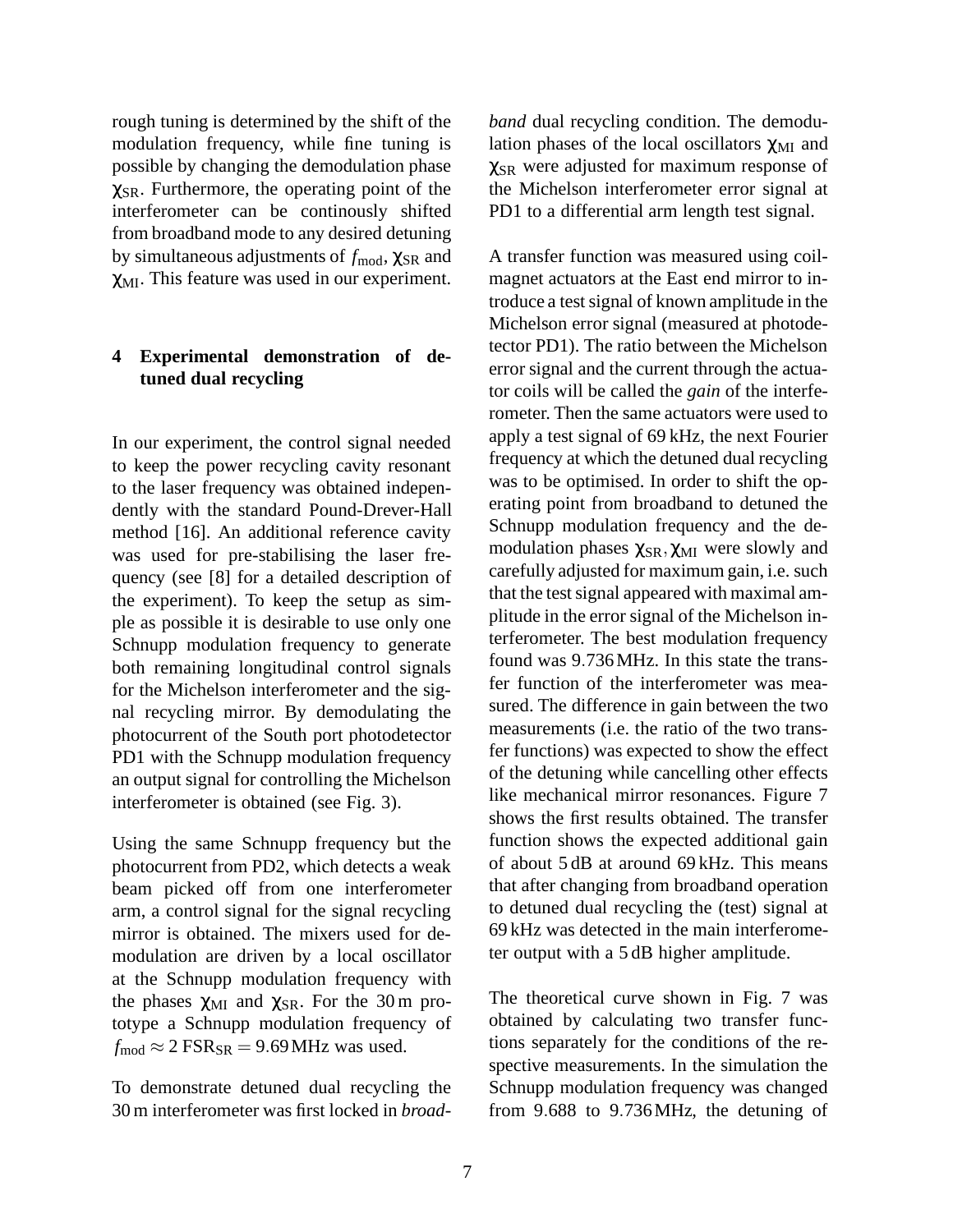

Fig. 7. Measured transfer function and theoretical curve for detuned dual recycling.

the signal recycling mirror ( $\xi_{SR}$ ) from 0.0 to 0.042 rad, and the demodulation phase of the Michelson  $(\gamma_{\text{MI}})$  from -0.47 to -0.165 rad. The values for  $\xi_{SR}$  and  $\chi_{MI}$  had been determined beforehand using a non-linear least square optimisation in which the transfer function had been optimised for maximum gain at 69 kHz by only varying  $ξ_{SR}$  and  $χ_{MI}$ . This computation reflects the experimental procedure.

The good prediction of the measured additional gain around 69 kHz and especially the good agreement of the phase shift shows that the model is correct and that the interferometer was indeed locked in a detuned state.

The locking range for the Michelson can be improved by changing the Schnupp modulation frequency orthe Michelson demodulation phase from its optimum value at the expense

of having a reduced Michelson interferometer discriminator slope at  $\xi_{\text{MI}} = 0$ . Such readjustments can be used to increase the locking range during lock acquisition. Then the demodulation phases can be slowly tuned back to their optimal values with respect to the gain (or discriminator slope) during operation. In principle optimum values for locking range and gain can be achieved simultaneously by applying separate modulation frequencies for the two control systems.

While the additional gain due to the detuning would be much larger in GEO 600, the ratio between detuning and bandwidth is very similar in GEO 600 and our experiment. The bandwidth of the 30 m prototype interferometer, which is defined by the bandwidth of the signal recycling cavity, was about 30 kHz. A typical operation of the GEO 600 detector would use a bandwidth of e.g. 200 Hz and a detuning of around 500 Hz (with a total detuning range of 0 to 1.5 kHz), so that the ratio between the bandwidth and detuning will be very similar to the one used here.

The detuned system behaved similar to the broadband case [6]; given a good initial alignment the lock acquisition happened by itself and the autoalignment system worked as well as before. We also again observed the *mode healing* effect, which increases the contrast of the Michelson interferometer by a factor of ten.

More measurements were carried out to test different operating points. Using a fixed Schnupp modulation frequency of 9.740 MHz, the detuning  $\xi_{SR}$  was changed from 0.044 to 0.057 rad, corresponding to a shift of the sensitivity peak by 20 kHz. Note that for locking the interferometer to different detuned states only the signal recycling demodulation phase had to be re-adjusted. This might also be done by an electronic servo,